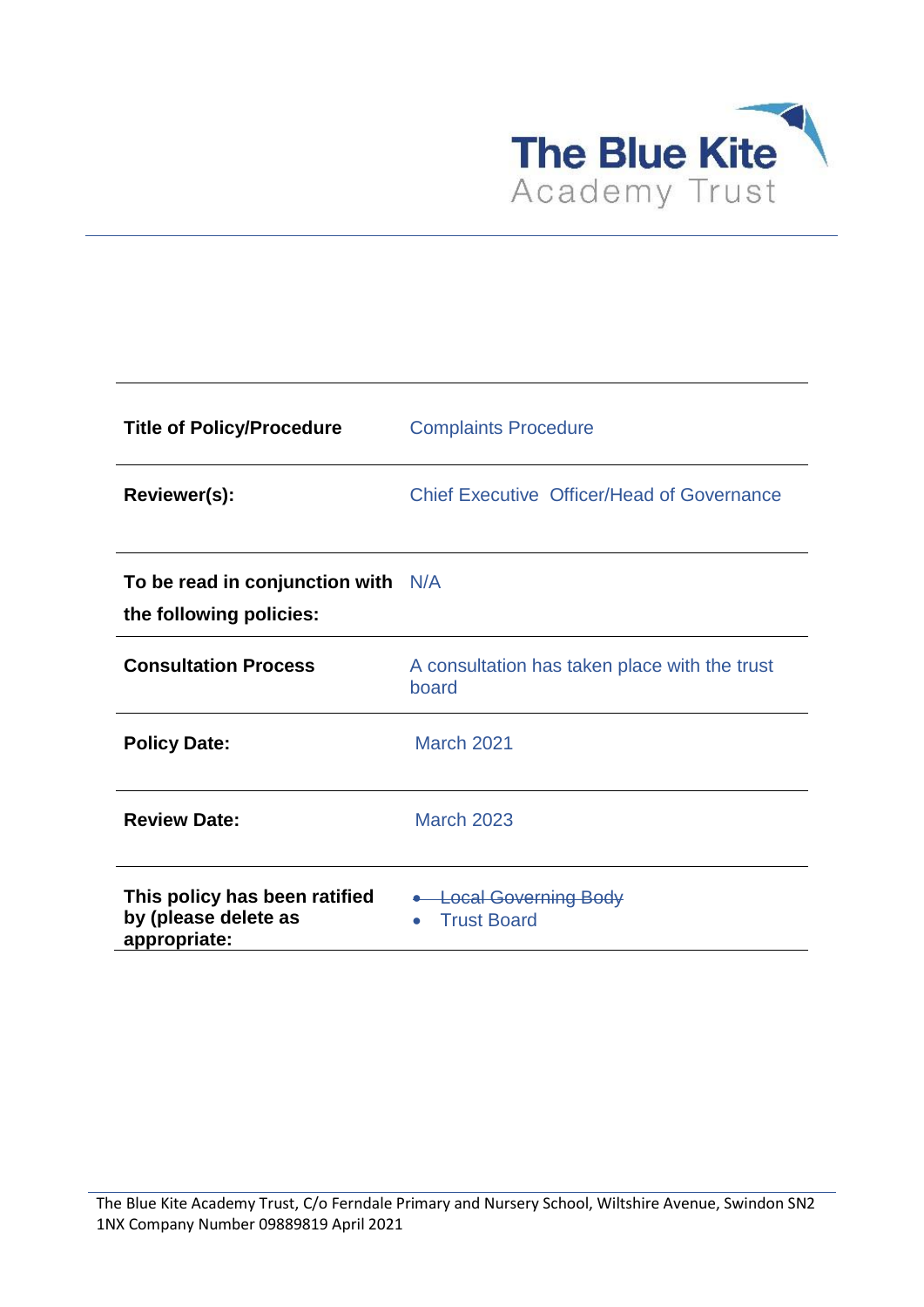## **Rationale**

The Blue Kite Academy Trust endeavours to provide the best education possible for all of its pupils in an open and transparent environment and is committed to maintaining positive relationships with parents and carers. It is important to us that our schools establish and maintain strong home/school partnerships to ensure the best education for all pupils.

We welcome feedback from parents, pupils and third parties, and we accept that not all of this will be positive. Where concerns are raised the school intends for these to be dealt with fairly, openly, promptly and without prejudice.

We will ensure that we try to resolve any issues as quickly and sympathetically as possible. We also want to reassure parents and carers that we do take any concerns or complaints very seriously.

We would like to let you know that this procedure applies to all schools within The Blue Kite Academy Trust and is compliant with The Education (Independent School Standards) Regulations 2014.

#### **Complaints' Procedure**

Our Complaints' Procedure has four stages which are outlined below.

These four stages are:

**Stage One:** Informal concerns **Stage Two: Formal Complaint at school level Stage Three:** Formal Complaint to the CEO **Stage Four:** Formal Appeal to the Complaints' Panel of The Blue Kite Academy Trust

Sometimes, where concerns are more specific, there are alternative and more appropriate policies for dealing with them. The following list details specific topics of complaints, and the correct policy to refer to. You can access these policies on the Trust's website or request a copy from the Clerk to Directors.

- Pupil admissions
- Pupil exclusions
- Staff grievance, capability or disciplinary
- Where the complaint concerns a third party used by the school. A complaint should be made directly to the third party
- Anonymous complaints. Please refer to the whistleblowing policy
- Subject access requests and freedom of information requests

#### **Stage One: Informal Concerns**

The majority of concerns can be dealt with without resorting to the procedure. As a parent/carer our hope is that a discussion with the appropriate member of school staff would normally resolve your concern (including actions that can be taken to resolve any concerns, possibly including an apology) or you will be provided with an explanation on the situation. All concerns are dealt with confidentially, although the staff member may need to take notes if they feel that the matter may need to be taken further or it may arise again in the near future. Any such notes will be kept in accordance with the principles of the General Data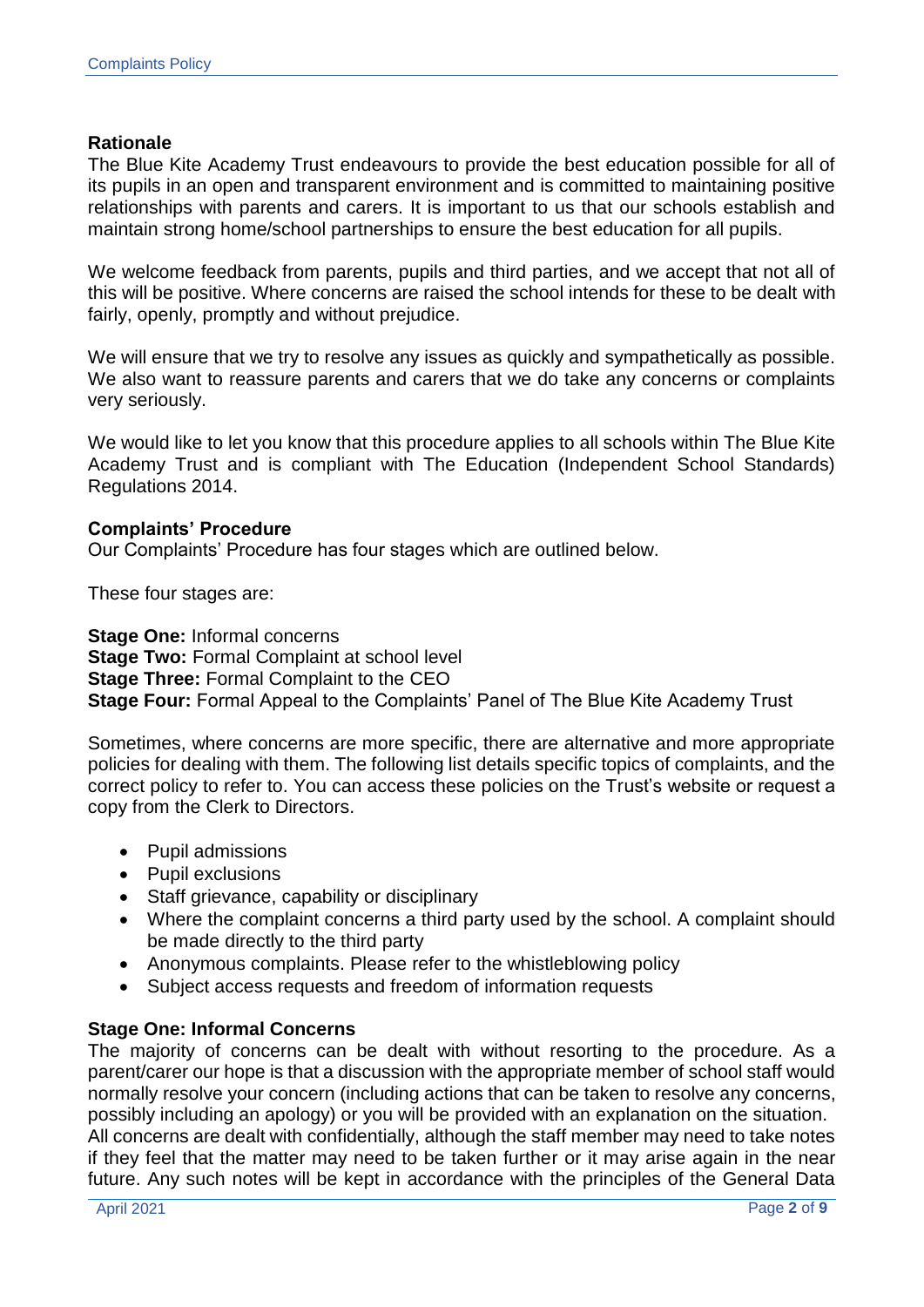Protection Regulation. However, such notes would be able to be referred to as evidence if further investigation was required, or if the concern became a formal complaint.

## **Safeguarding**

Wherever a complaint indicates that a child's wellbeing or safety is at risk, the school is under a duty to report this to the local authority. Any action taken will be in accordance with the school's Child Protection & Safeguarding policy which can be found on the school website.

## **Social Media**

In order for complaints to be resolved as quickly and fairly as possible, we request that the complainant(s) do not discuss complaints publicly via social media platforms such as Twitter and Facebook. Complaints will be dealt with confidentially for those involved and we expect complainants to observe confidentiality also.

## **Complaints that result in staff capability or disciplinary**

If at any formal stage of the complaint it is determined that staff disciplinary or capability proceedings are necessary in order to resolve the issue, the details of this action will remain confidential to the Headteacher and/or individual's line manager. The complainant is not entitled to participate in the proceedings or receive any detail about them.

If you feel that your concern has not been resolved at this informal stage then you have the option of making a formal complaint under Stage 2 of this Procedure.

Please note that the Chair of the Local Governing Body does have the discretion not to allow a complaint to be dealt with under Stage 2 of the Procedure where there has not been any informal discussion at local school level.

The Chair also has the discretion to disallow a complaint to proceed to Stage 2 where a parent/carer has not acted in a way that is reasonable and measured. Such a decision would not be taken lightly.

## **Stage Two: Formal Complaint – School level (Investigation by a member of the Senior Leadership Team)**

If you wish to make a formal complaint under Stage Two of the Complaints' Procedure then please can you:

- $\bullet$  Put the complaint in writing using the form at Appendix 1;
- Address it to the Headteacher of the school:
- Briefly state the facts and what actions you feel might resolve the issue at this stage.

An investigation will be carried out by a member of the senior leadership team which may include a meeting with you (in which case a meeting would normally be held within 15 school days from the receipt of your complaint). This person will speak to those who were involved in the situation. Following the investigation, you will receive the findings of the senior leadership team member who has investigated your complaint, which will include any steps that have been taken or may need to be taken to seek to resolve your complaint. Normally you will receive this within 15 school days of any meeting held with you; however, if a meeting has not been held with you then you can expect that normally you will receive the findings within 15 days from the receipt of your written complaint.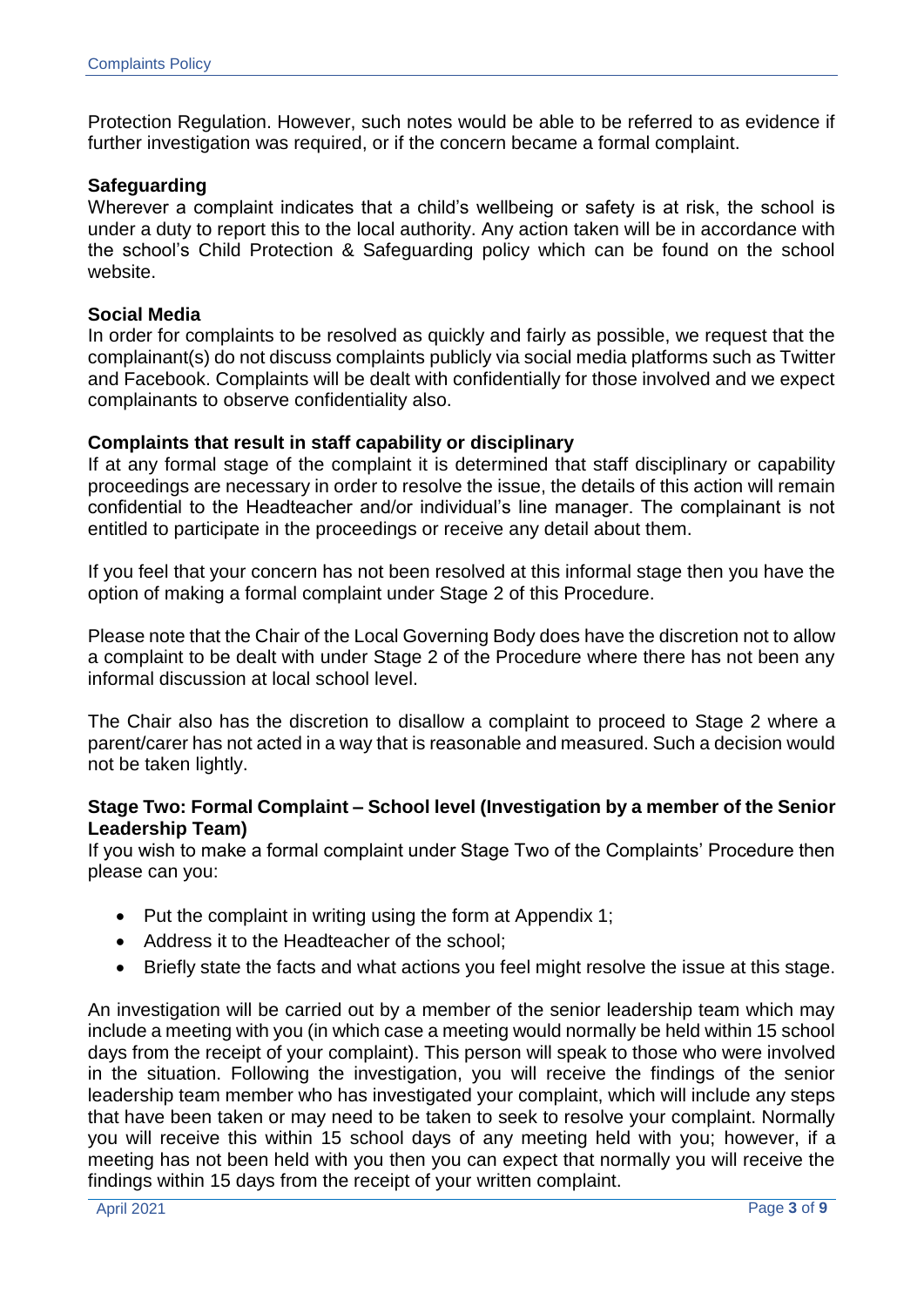After considering the available evidence, the senior leadership team member can:

- Uphold the complaint and direct that certain action can be taken to resolve it
- Reject the complaint and provide the complainant with details of the stage three appeals process
- Uphold the complaint in part. The SLT member may find one aspect of the complaint to be valid, but not another aspect. They may direct for certain action to be taken to resolve the aspect that they find in favour of the complainant.

Please note that any complaint about the Headteacher of a school within the trust must be raised in the first instance with the Chief Executive Officer who will, if the issue cannot be resolved under Stage One, work with a member of the Local Governing Body to investigate your complaint under Stage Three of the Complaints' Procedure as explained below.

If the complaint is against the Chief Executive Officer then it will be considered by the Chair of Trustees at Stage Three of the Complaints' Procedure.

If you feel that your complaint has not been resolved at Stage Two then you can request for this to be dealt with under Stage Three of the Complaints' Procedure.

## **Stage Three: Formal Resolution Chief Executive Officer (CEO) Where you feel that your complaint has not been resolved under Stage Two then please:**

- Put the complaint in writing (you may wish to use the optional form at Appendix 1);
- Address it to the CEO :
- Briefly set out the facts;
- State what you think should have been done and why you think that the school has not resolved your complaint.

The CEO will work with a member of the Local Governing Body of the school to investigate the complaint. The CEO will advise the Trust Board a complaint has been received and escalated to stage three (no further details will be provided at this stage).

If the complaint has been made against the Chief Executive Officer then the complaint should be addressed to the Chair of the Board of Trustees who will either investigate your complaint or will nominate another trustee for this role.

The investigation may include the offer of a meeting with you (in which case a meeting would normally be held within 15 school days from the receipt of your complaint). The CEO and governor who is investigating your complaint will speak to those who were involved in the situation.

You will receive the findings of the investigation in writing (from the CEO) which will include any steps that have been taken or may need to be taken to seek to resolve your complaint or an explanation of the situation.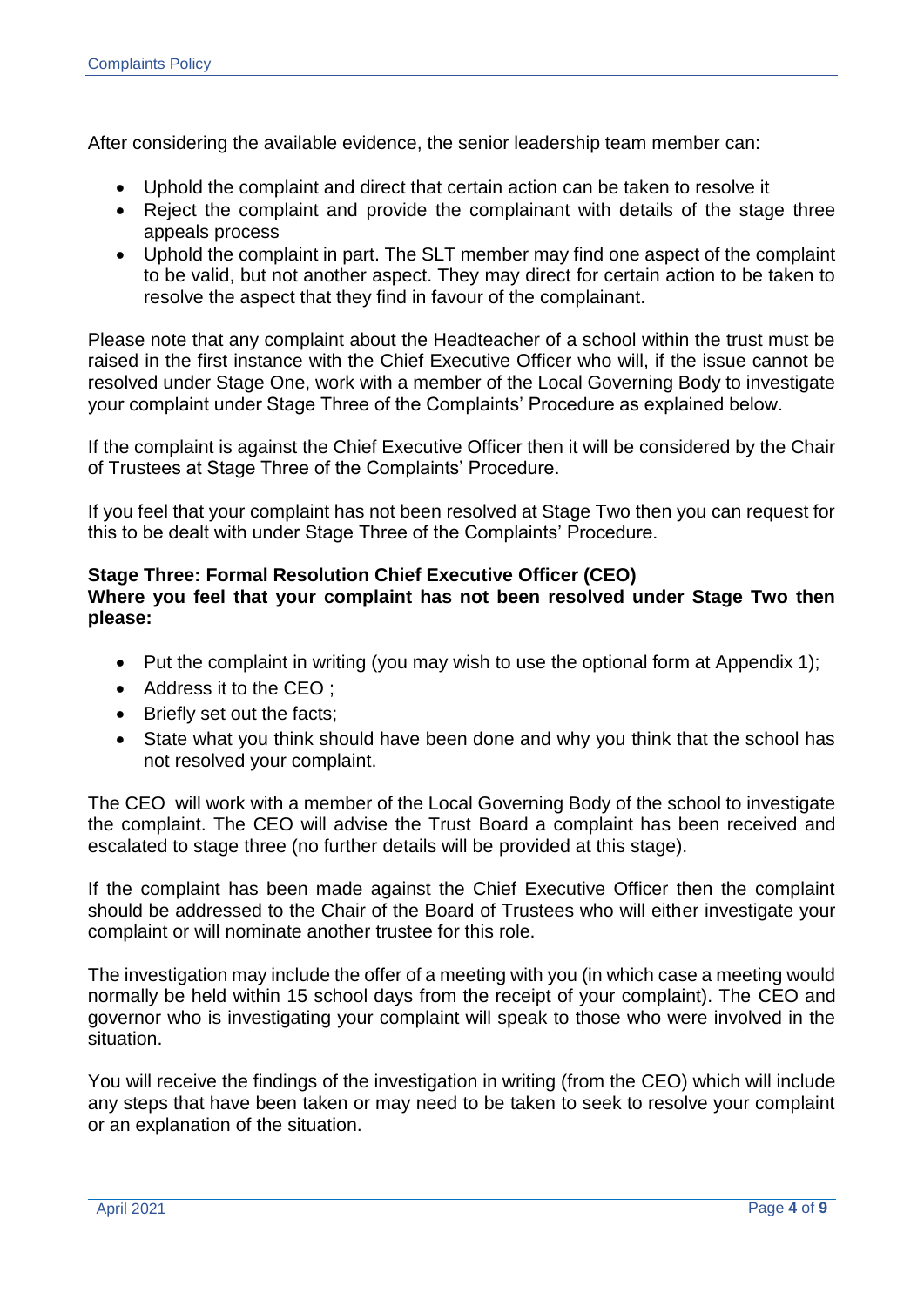Normally you will receive this within 15 school days of any meeting held with you; however, if a meeting has not been held with you then you can expect that normally you will receive the findings within 15 days from the receipt of your written complaint.

If you consider that your complaint has not been resolved then you may request that your complaint is dealt with at Stage Four of the Complaints' Procedure.

## **Stage Four: Complaints' Panel Hearing**

## **Where you consider that your complaint has not been resolved under Stage Three, then please:**

- Put your request in writing using the form at Appendix 1;
- Address it to the Clerk to the Trust Board within 10 school days of you receiving the findings of the investigation at Stage Three in writing;
- State why you think that your complaint has not been resolved;
- State the actions that you think should be taken to resolve your complaint.

The Complaints' Panel of The Blue Kite Academy Trust will consider all complaints that reach Stage Four.

The Complaints' Panel will consist of at least three individuals and will include one person who is independent of the management and running of The Blue Kite Academy Trust (or any of the schools within The Blue Kite Academy Trust) and two trustees.

ii. None of the members of the Complaints' Panel will have been directly involved in the matters detailed in the complaint.

iii. The Clerk will invite the school or The Blue Kite Academy Trust as appropriate to put in writing its response to your complaint within 15 school days of receiving the request. The Clerk will arrange a meeting of the Complaints' Panel.

iv. That meeting will be held as quickly as possible with the Clerk seeking to find a date that is reasonably convenient for you, the school (or the Trust Board Trustee where the complaint was against the Chief Executive Officer) and the members of the Complaints' Panel.

v. Whenever possible, the meeting will be held within 15 school days at the end of the school's response time. At any meeting, you will be entitled to be accompanied by a friend but legal representation will not be allowed.

vi. The meeting is not a court case, it will be held in private, and will be as informal as possible. The Complaints' Panel will ask you why you consider that your complaint has not been resolved and you will then have the opportunity to explain your reasons for this. You would not be able to introduce new reasons at this stage which have not already been put in writing at an earlier stage of the Complaints' Procedure that is being currently pursued.

vii. The CEO will then be asked to put forward their views on the situation.

viii. The meeting will be structured so that each side, as well as the Panel members, have the opportunity to ask questions.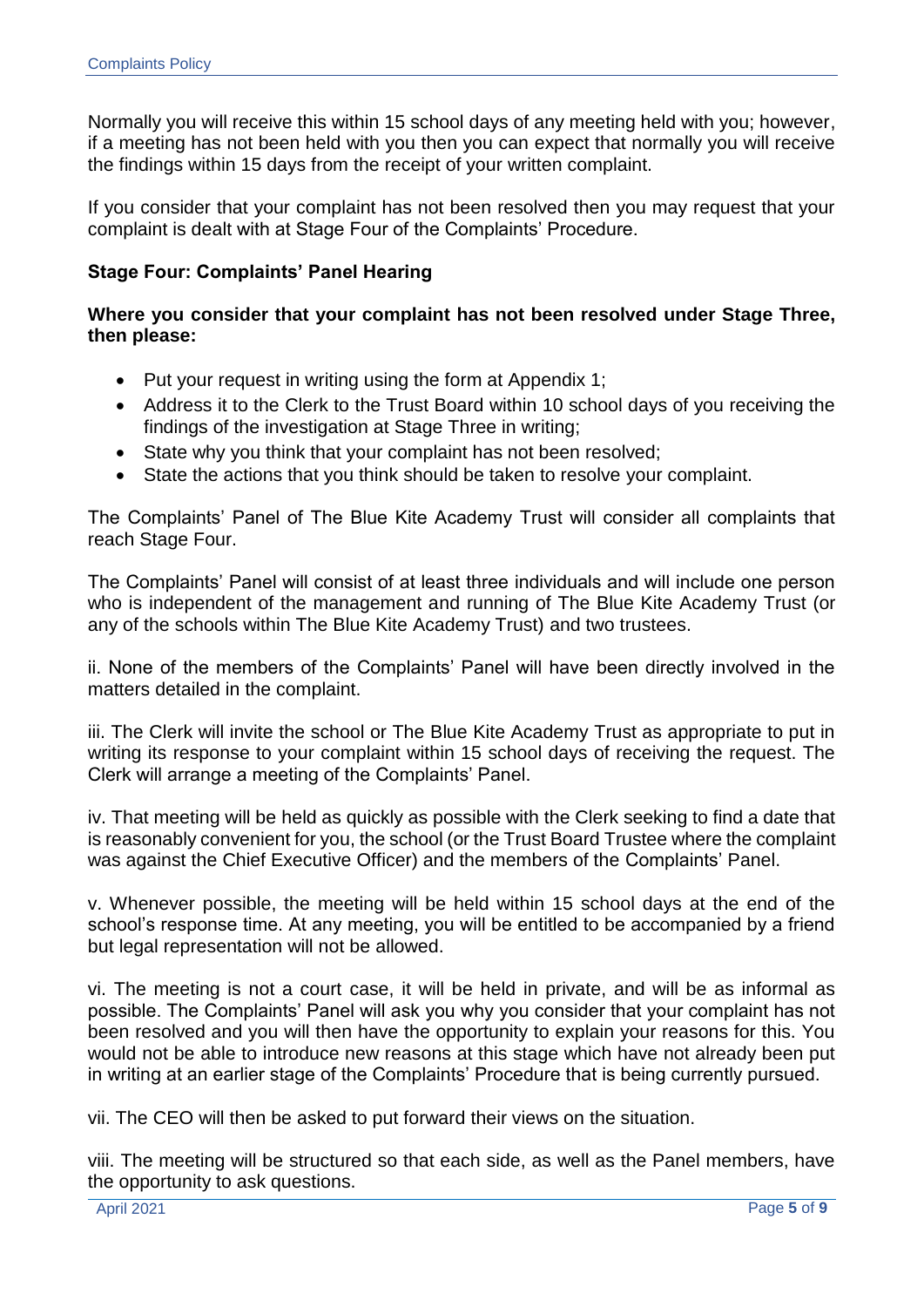ix. You will have the opportunity to make final comments to the Panel.

x. The Panel may make findings and, in some cases, may make recommendations. The Clerk will normally provide all relevant individuals with a copy of those findings and recommendations within 10 school days. The response from the Clerk will be: -

- Sent by electronic mail to an email address confirmed as appropriate by you, or sent by post and, where relevant, this will be sent to the individual(s) about whom the complaint was made.
- Made available to the Headteacher and the Chief Executive Officer and located within The Blue Kite Academy Trust.

xi. The decision of the Complaints Panel is final. Where you have exhausted the stages of the Complaint's Procedure but are still dissatisfied then if you feel that it is appropriate to do so then you may wish to complain to the Department for Education: <https://www.gov.uk/complain-about-school/state-schools>

Ofsted will also consider complaints about schools.

## **Attendance at a Complaints' Panel Hearing**

- The Complaints' Panel can only be arranged if you and/or your representative attend (please note that legal representation is not allowed). We would like to make you aware that if you do not confirm attendance or you do not attend on the day specified without compelling reasons, then the Complaints' Panel will not be able to proceed and you will then lose your right to have your complaint heard.
- We need to let you know that if you then wish to re-open the complaint then it will be considered as a serial/persistent complaint as detailed below.

#### **Serial or persistent complainants**

Whilst we wish to work positively with parents and carers we do need to work within our Complaints' procedure. This means that if you seek subsequently to reopen a complaint or a closely related issue that has already been dealt with under this complaints procedure, then the Chair of Trustees of The Blue Kite Academy Trust may write to you to let you know that the procedure has been exhausted, the matter closed and that continued correspondence is considered to be vexatious and the trust would not respond to any further correspondence on your complaint or a closely related issue.

Unreasonable complaints include the following scenarios:

- The complainant refuses to co-operate with the school's relevant procedures
- The complainant changes the basis of the complaint as the complaint progresses
- The complainant seeks an unrealistic outcome
- Excessive demands are made on the time of staff and school trustees/ governors and it is clearly intended to aggravate
- The complainant acts in a way that is abusive or offensive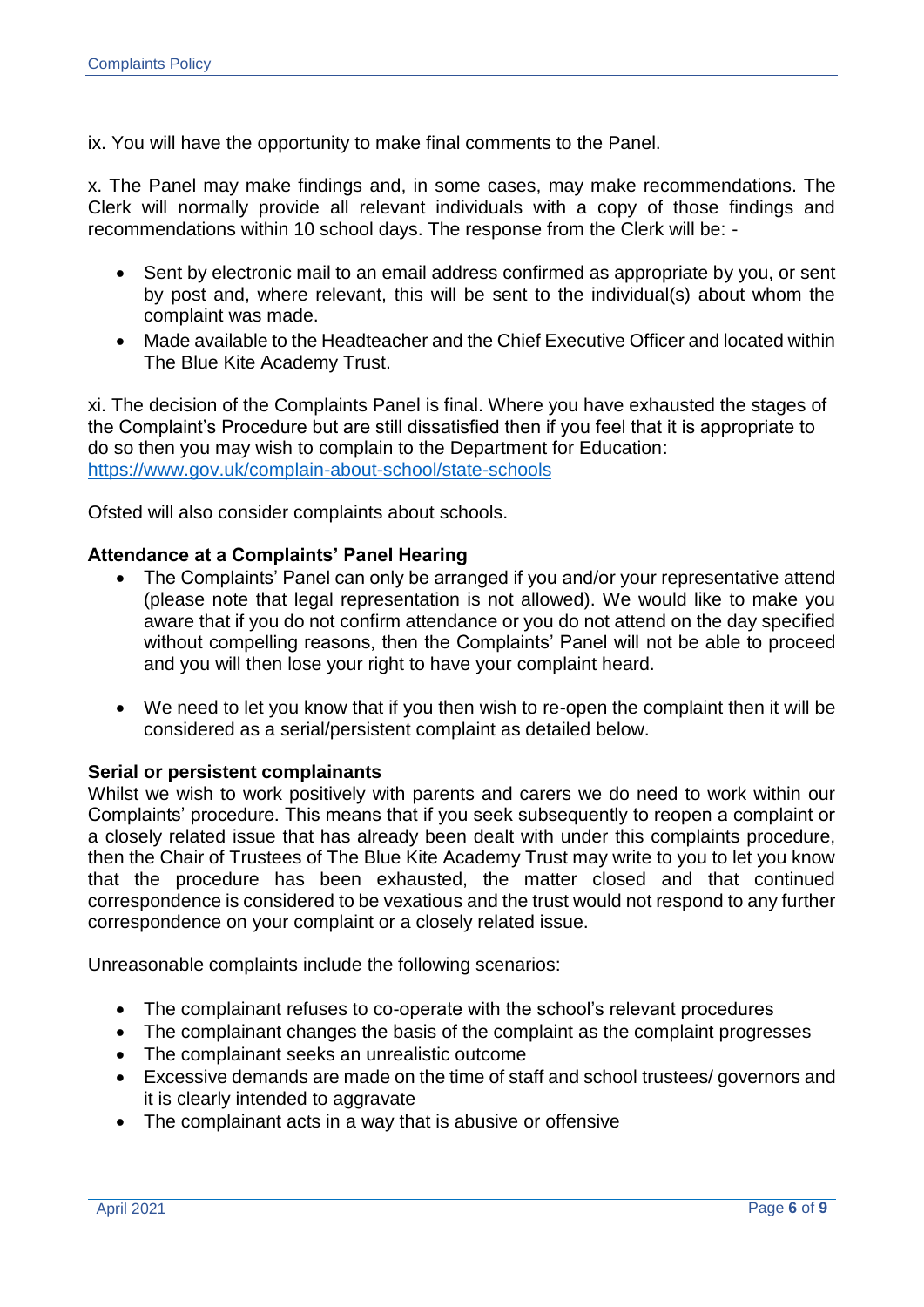## **Record Keeping**

A written record will be kept of all complaints that were resolved at the relevant formal stage of the Complaints' Procedure. Records will contain details of whether the complaint was resolved at stage two, stage three or proceeded to a stage four - panel hearing. The action taken by the local school or trust as a result of a complaint (regardless of whether or not they have been upheld) will also be recorded.

## **Confidentiality**

Correspondence, statements and records relating to individual complaints will be kept confidential except where the Secretary of State or a body conducting an inspection under section 109 of the Education and Skills Act 2008 requests access to them.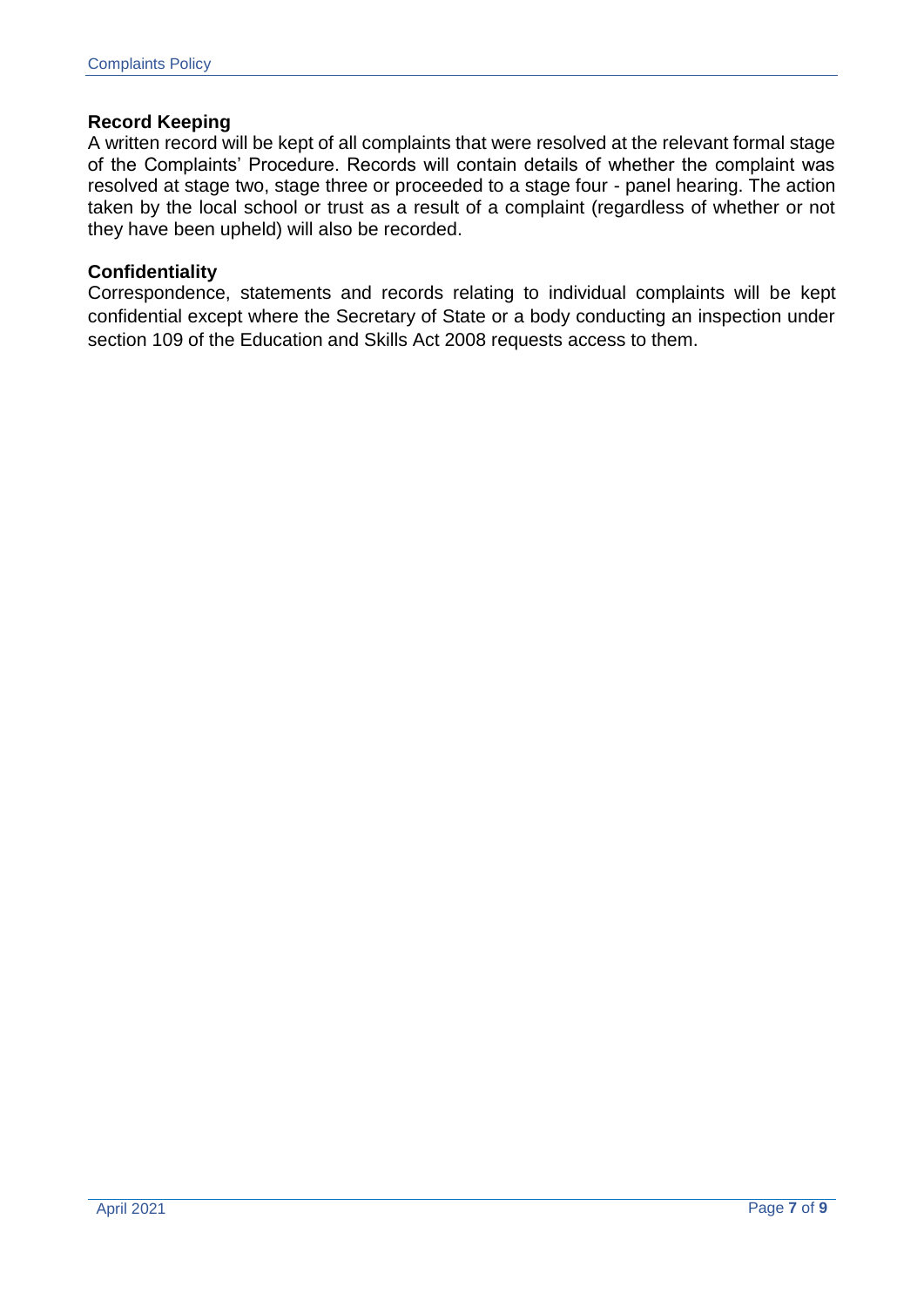# **Appendix 1**

## **Formal Complaint Form**

Please complete and return to the Head Teacher/Chief Executive Officer /Chair of Trustees (delete as appropriate) who will acknowledge receipt and explain what action will be taken.

| Your name                                                                                                                        |
|----------------------------------------------------------------------------------------------------------------------------------|
| Pupil name                                                                                                                       |
| Your relationship to the pupil                                                                                                   |
| Address                                                                                                                          |
| Daytime telephone number                                                                                                         |
| Evening telephone number                                                                                                         |
| Mobile telephone number                                                                                                          |
| Email address                                                                                                                    |
| Please give details of your complaint:                                                                                           |
|                                                                                                                                  |
|                                                                                                                                  |
|                                                                                                                                  |
| What action, if any, have you already taken to try to resolve your complaint. Who<br>did you speak to and what was the response? |